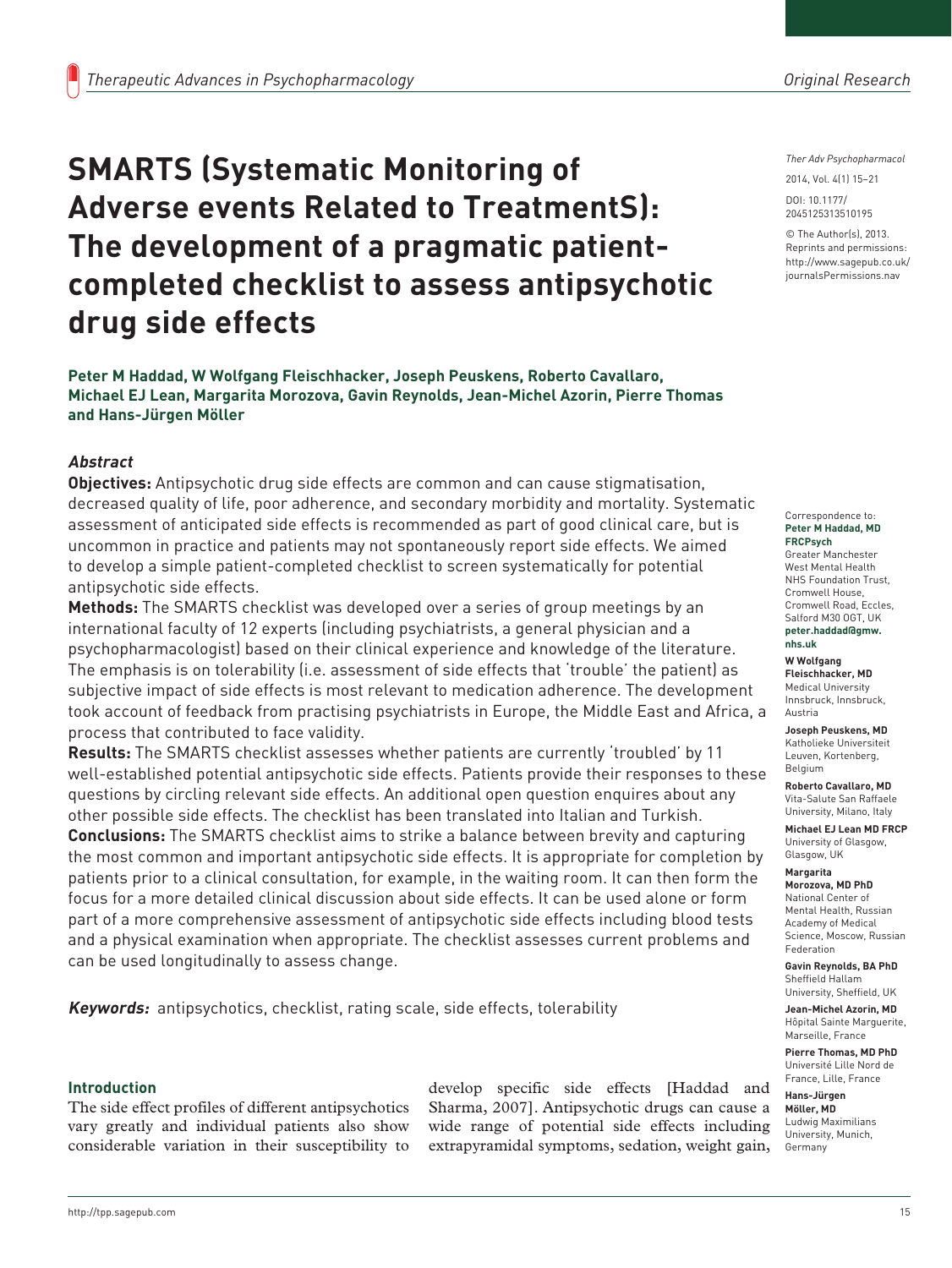metabolic disturbance, sexual dysfunction, urinary symptoms, gastrointestinal symptoms, and symptoms that reflect raised prolactin, for example, menstrual irregularities and galactorrhoea. Side effects are clinically important as they can cause suffering, impair quality of life, be stigmatising and can lead to nonadherence with antipsychotic medication, which may lead to relapse of the underlying psychiatric disorder. In addition, some side effects can cause secondary physical morbidity and mortality. For example, postural hypotension can lead to a fall and injury, hyperprolactinaemia may lead to osteoporosis, and weight gain contributes to type II diabetes, heart disease and stroke [Lean and Pajonk, 2003; Haddad and Sharma, 2007].

To prevent these outcomes it is important that patients treated with antipsychotics are monitored for potential side effects. If these are detected, their impact on the patient can be explored and potential avenues for treatment can be openly discussed in the clinical consultation. Treatment options will depend on the side effect, its impact on the patient and a careful assessment of both the benefits and drawbacks of continuing the current medication *versus* other strategies. The latter may include dose reduction of the antipsychotic, switching to an alternative antipsychotic or starting a treatment specifically tailored to counter the side effect in question, for example, prescribing an anticholinergic agent for antipsychotic induced parkinsonism.

A systematic approach to side effect monitoring is necessary otherwise side effects can be missed. Patients may be reluctant to discuss some side effects or to report nonadherence with medications because of side effects. Several schizophrenia guidelines have highlighted the advantage of a systematic approach to monitoring; for example, the National Institute for Health and Care Excellence (NICE) guidelines state that antipsychotic side effects should be monitored and recorded 'regularly and systematically throughout treatment, but especially during titration' [NICE, 2009] and the Clinical Standards Board for Scotland guidelines state that it is 'desirable' for antipsychotic side effects to be 'assessed using standardised methods and validated rating scales' [Clinical Standards Board for Scotland, 2001]. However, in clinical practice monitoring for antipsychotic side effects is often haphazard. A UK national audit of nearly 6000 patients prescribed depot antipsychotic medication in 2008 showed that 35% had no documented assessment of side effects in the previous 12 months. The proportion declined during a postaudit improvement programme but was still 18% in a repeat audit in 2011 [Barnes and Paton, 2012].

Some rating scales are designed to assess specific antipsychotic side effects, for example, the Simpson Angus rating Scale (SAS) assesses parkinsonism [Simpson and Angus, 1970], the Barnes Akathisia Scale (BAS) evaluates akathisia [Barnes, 1989] and the Abnormal Involuntary Movement Scale (AIMS) assesses tardive dyskinesia [Guy *et al*. 1976]. Other rating scales assess a range of side effects. For example, the Glasgow Antipsychotics Side-Effect Scale (GASS) covers 22 items (Waddell and Taylor, 2008), the Udvalg for Kliniske Undersøgelser (UKU) [Lingjaerde *et al*. 1987] evaluates 48 possible side effects, the Liverpool University Neuroleptic Side-Effect Rating Scale (LUNSERS) includes 41 items, plus 10 'red herring' items [Day *et al*. 1995] and the Systematic Assessment For Treatment Emergent Events (SAFTEE) has over 70 event terms [Levine and Schooler, 1986]. Some scales are cliniciancompleted and some are patient-completed.

Among current scales, the GASS is one of the most practical for clinical use (Waddell and Taylor, 2008). It is patient-completed, relatively short (21 items for men and women), global in its coverage, and rates both the frequency and distress of each item. Many of the other scales are impractical for use in routine clinical practice. Among the general scales, the UKU and SAFTEE are time-consuming and require the clinician to conduct a semi-structured interview (a patient-completed version of the UKU is available) [Lindström *et al*. 2001]. The LUNSERS, although patient-rated, is cumbersome. The movement-specific scales, including the AIMS, SAS and BAS, are primarily research tools to characterize in detail a narrow range of side effects.

The purpose of this paper is to describe the development of a short, easy-to-use checklist that could be used in routine clinical practice to screen for a range of common antipsychotic side effects. We emphasize that it is not primarily a research tool, but rather a clinical checklist to identify symptomatic side effects and facilitate subsequent clinician–patient discussion. If it is conducted together with a physical examination and biochemical blood tests, then it can form part of a more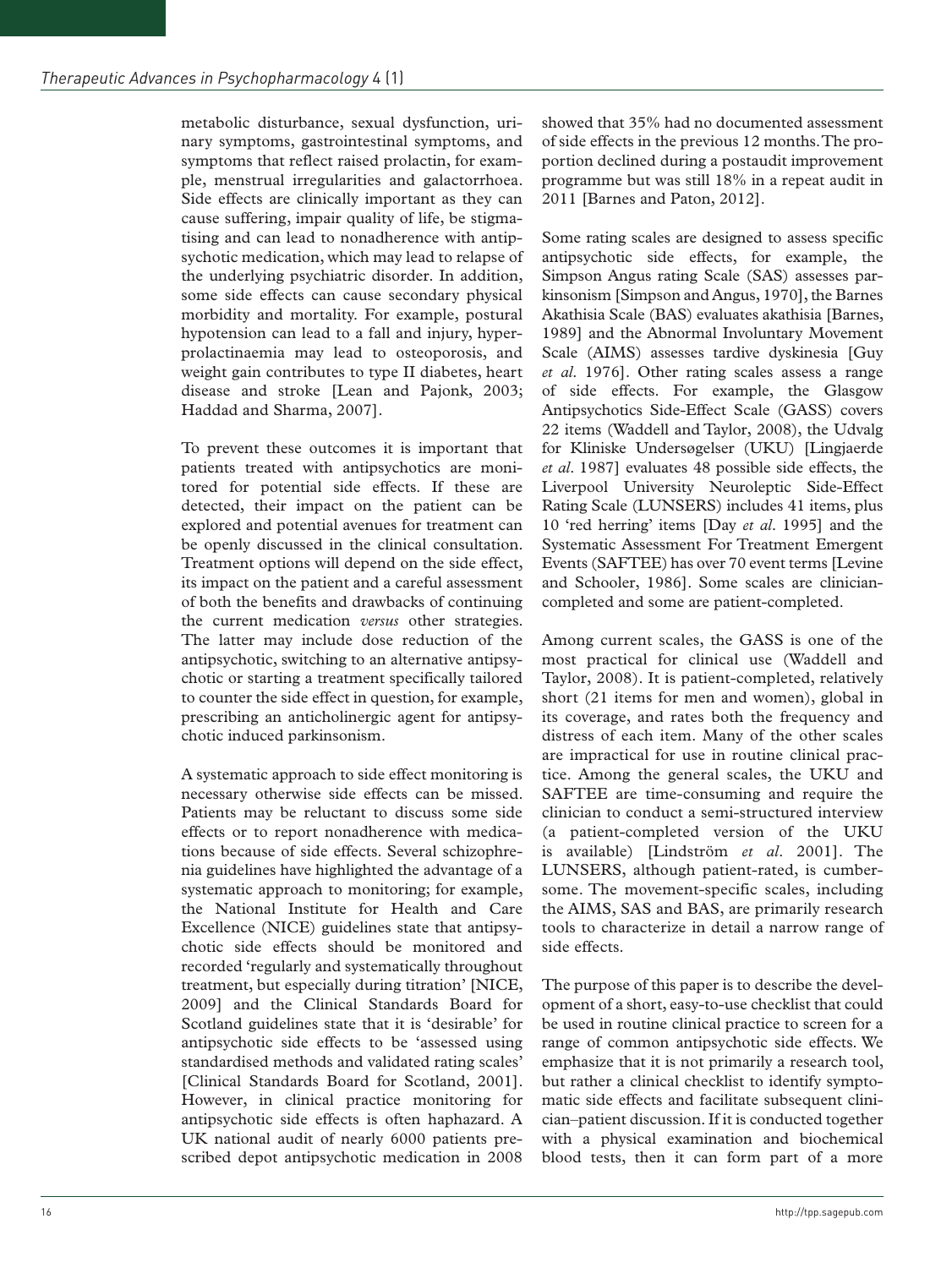comprehensive assessment of potential antipsychotic side effects.

clinical value of such a tool. These included the following.

# **Methods**

## *Initial concept*

An international group of 12 experts including psychiatrists, a general physician and a psychopharmacologist, with extensive collective experience in the treatment of schizophrenia and an interest in drug side effects and tolerability, held a series of discussions in 2008 and 2009 regarding the tolerability of antipsychotics in patients with schizophrenia. Early in these discussions the group concluded that an antipsychotic side effect checklist could be a valuable tool in routine clinical practice. As a next step the feasibility and clinical usefulness of a hypothetical side effect checklist was discussed at a meeting of 109 practising psychiatrists from across Europe, the Middle East and Africa (EMEA). During the discussions electronic voting was used to survey anonymously and to collate the opinions of this wider group on side effect monitoring. Two further meetings, also with electronic voting, were held at later stages in the development of the checklist and are reported subsequently. Key feedback from the first group meeting of 109 psychiatrists included the following:

- 85% of respondents indicated that they used tolerability rating scales or checklists in 25% or fewer of their patients with schizophrenia. The main reason cited for not doing so more often was a combination of limited time and resources.
- 86% felt that a need existed for a new, brief, patient-rated questionnaire for side effects monitoring; 75% recommended that a questionnaire consist of between 5 and 15 items.
- Respondents indicated that they thought that a self-completion checklist for patients to complete in the waiting room and then use in their meeting with their doctor would be a useful addition to currently available assessment instruments.

## *Development of the SMARTS checklist*

Based on the information gathered during these discussions, the faculty developed a checklist termed SMARTS (Systematic Monitoring of Adverse events Related to TreatmentS). It is based on properties considered to maximize the

- 1. Patient completion. The tool is designed to be completed by patients and as such it employs laypersons' language. It is envisaged that patients can complete it in the waiting room, prior to an appointment with their psychiatrist or other clinician.
- 2. Simple to use. It should only take a few minutes to complete. There are a total of 11 short questions addressing common and potentially important antipsychotic side effects, with the patient selecting items by circling, plus one open question for miscellaneous side effects (Table 1).
- 3. Questions apply to present state. This means that repeated use could allow the tracking of change over time. Ideally patients should have a baseline completion of the checklist immediately prior to starting a new antipsychotic.
- 4. Assesses patient's subjective viewpoint. This is achieved by focusing on symptoms that are 'troubling' the patient. Studies have shown that it is patient's perception of side effects, including the distress they cause, rather than their objective severity as assessed by a clinician, that is most relevant to medication adherence and quality of life [Fakhoury *et al*. 2001; Lacro *et al*. 2002; Lambert *et al*. 2004; Wong *et al*. 2011].
- 5. Questions refer to problems that 'may' be related to medication. This is because it is often difficult for the patient to be certain of what causes symptoms. Causality is best explored by the clinician when the patient is interviewed, supported by physical examination and blood tests when appropriate, including assessment of adherence with treatments.

In developing the final SMARTS checklist, the faculty took account of feedback on a draft version of the checklist that was discussed in a second meeting of 65 practising clinicians from the EMEA region. At this meeting 65% of attendees indicated they would use the draft tool if it were available.

The choice of 11 side effects to include in the questionnaire was based on the clinical experience of the faculty as well as the existing literature [Hamer and Haddad, 2007; Haddad and Sharma 2007; Lean and Pajonk, 2003]. Together the 11 questions encompass extrapyramidal symptoms (parkinsonism, akathisia), sexual dysfunction,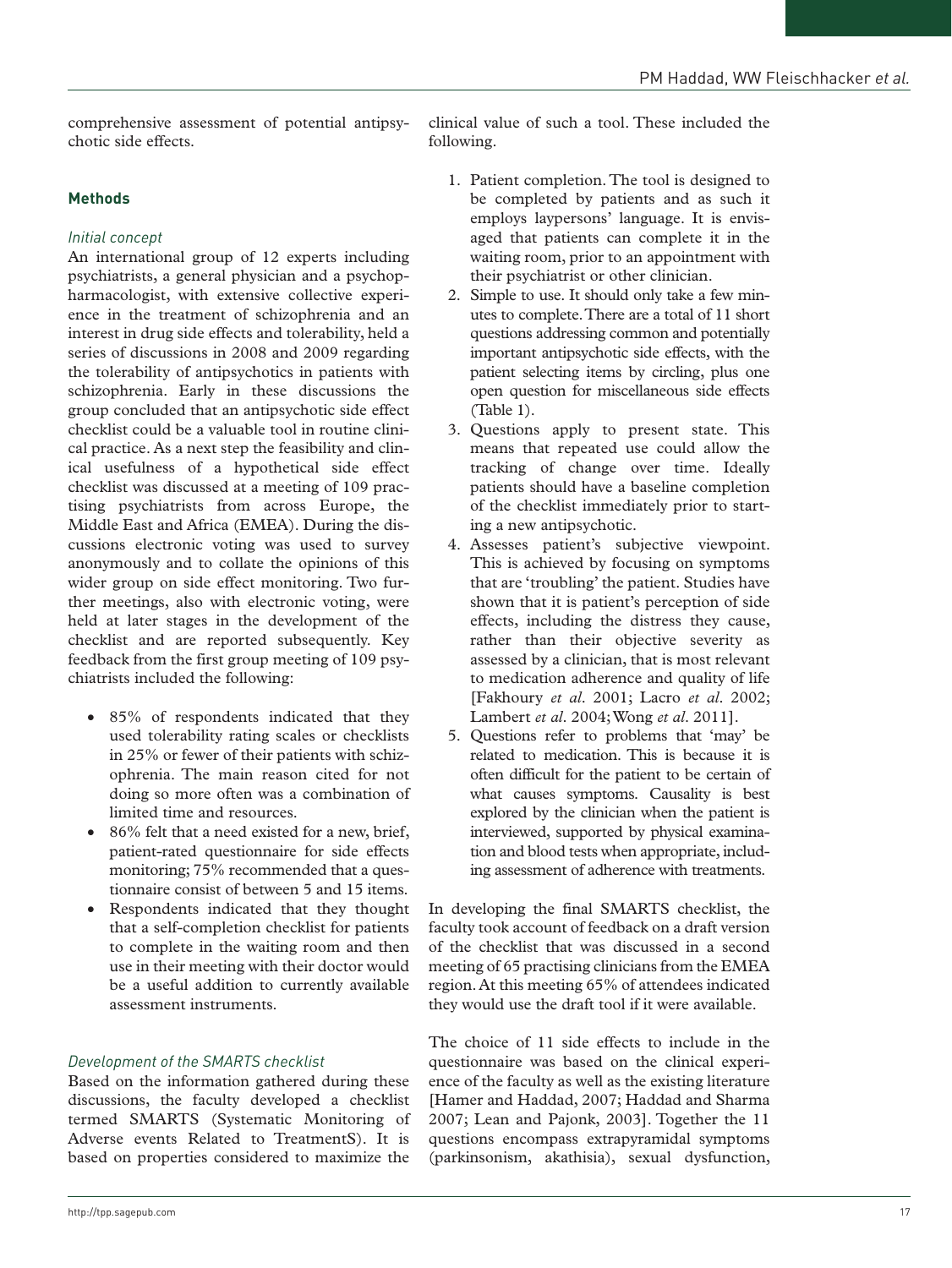|  |  |  |  |  |  | Table 1. Potential side effects of antipsychotics addressed by questions in the SMARTS checklist. |
|--|--|--|--|--|--|---------------------------------------------------------------------------------------------------|
|--|--|--|--|--|--|---------------------------------------------------------------------------------------------------|

| <b>SMARTS</b> checklist questions<br>(Are you troubled by)                               | Potential side effect addressed                                                                                  |  |  |
|------------------------------------------------------------------------------------------|------------------------------------------------------------------------------------------------------------------|--|--|
| 1. Difficulties in your movement such as shaking, stiffness or<br>muscle aches?          | Parkinsonism, tremor                                                                                             |  |  |
| 2. Changes in your weight or appetite?                                                   | Weight and appetite change                                                                                       |  |  |
| 3. Problems with your sex life?                                                          | Sexual dysfunction (may reflect raised prolactin and/or<br>other pharmacological mechanisms)                     |  |  |
| 4. Changes in your periods or changes in your breasts?                                   | Hyperprolactinaemia                                                                                              |  |  |
| 5. Dizziness or light-headedness?                                                        | Postural hypotension                                                                                             |  |  |
| 6. Tiredness or sleepiness?                                                              | Sedation                                                                                                         |  |  |
| 7. Restlessness or feeling fidgety?                                                      | Akathisia                                                                                                        |  |  |
| 8. Constipation, diarrhoea, nausea, stomach problems or dry<br>mouth?                    | Gastrointestinal side effects (e.g. antimuscarinic side<br>effects                                               |  |  |
| 9. Difficulty passing water or passing water very frequently?                            | Urinary symptoms (e.g. antimuscarinic action may cause<br>urinary retention; type 2 diabetes may cause polyuria) |  |  |
| 10. Problems with your concentration or memory?                                          | Sedation                                                                                                         |  |  |
| 11. Feeling anxious or depressed?                                                        | Affective side effects                                                                                           |  |  |
| 12. Any other problems that you think may be related to your<br>medication? Please state | Miscellaneous side effects                                                                                       |  |  |

symptoms of hyperprolactinaemia, postural hypotension, sedation, appetite and weight change, gastrointestinal side effects, urinary symptoms and affective side effects (Table 1). The latter item was included as antipsychotic-induced dysphoria is a distressing though often neglected side effect [Voruganti and Awad, 2004]. Several of the items on the checklist can be caused by different mechanisms, for example, urinary symptoms ('difficulty passing water or passing water very frequently'; item 9) could include urinary hesitancy, an antimuscarinic effect of an antipsychotic, and urinary frequency, a symptom of type 2 diabetes caused by an antipsychotic. The 11 chosen side effects represented a shortlist of those that appear to be commonest, most clinically relevant and most troublesome for patients and their carers. A complete inventory of all possible side effects would be impractical, but enquiry about additional side effects should be considered during clinical interviews guided by answers to the 12 SMARTS questions as well as to the medications the patient is prescribed.

## *Early feedback on the SMARTS checklist*

Following its development, the final SMARTS checklist was presented at a third meeting that was attended by 50 practising psychiatrists from across the EMEA region. Their feedback was very positive. Most respondents reported that the checklist covered relevant side effects that they encountered in their clinical work, that they would use it in their clinical practice and that the language was appropriate for patients. Subsequently, a number of attendees expressed an interest in translating the document into their own country's language for further dissemination. To date, the SMARTS checklist has been translated into Italian and Turkish. The SMARTS checklist is provided as an Appendix to this paper.

#### **Discussion**

The SMARTS checklist represents a simple, pragmatic tool and a useful start for patient–clinician discussion about potential side effects. The emphasis on tolerability (i.e. assessment of side effects that 'trouble' the patient) is deliberate as it is the subjective impact of side effects rather than an objective rating that is particularly relevant to adherence [Lacro *et al.* 2002]. The wording selected for the question stem in patient-completed questionnaires will never cover every clinical possibility that can be encountered. For example, a side effect may go unreported on the SMARTS if it does not 'trouble' the patient yet can still be clinically relevant. However, this is likely to be relatively rare and the faculty which developed SMARTS, and clinicians involved in the review process, were of the opinion that the wording adopted was understandable to patients and had the best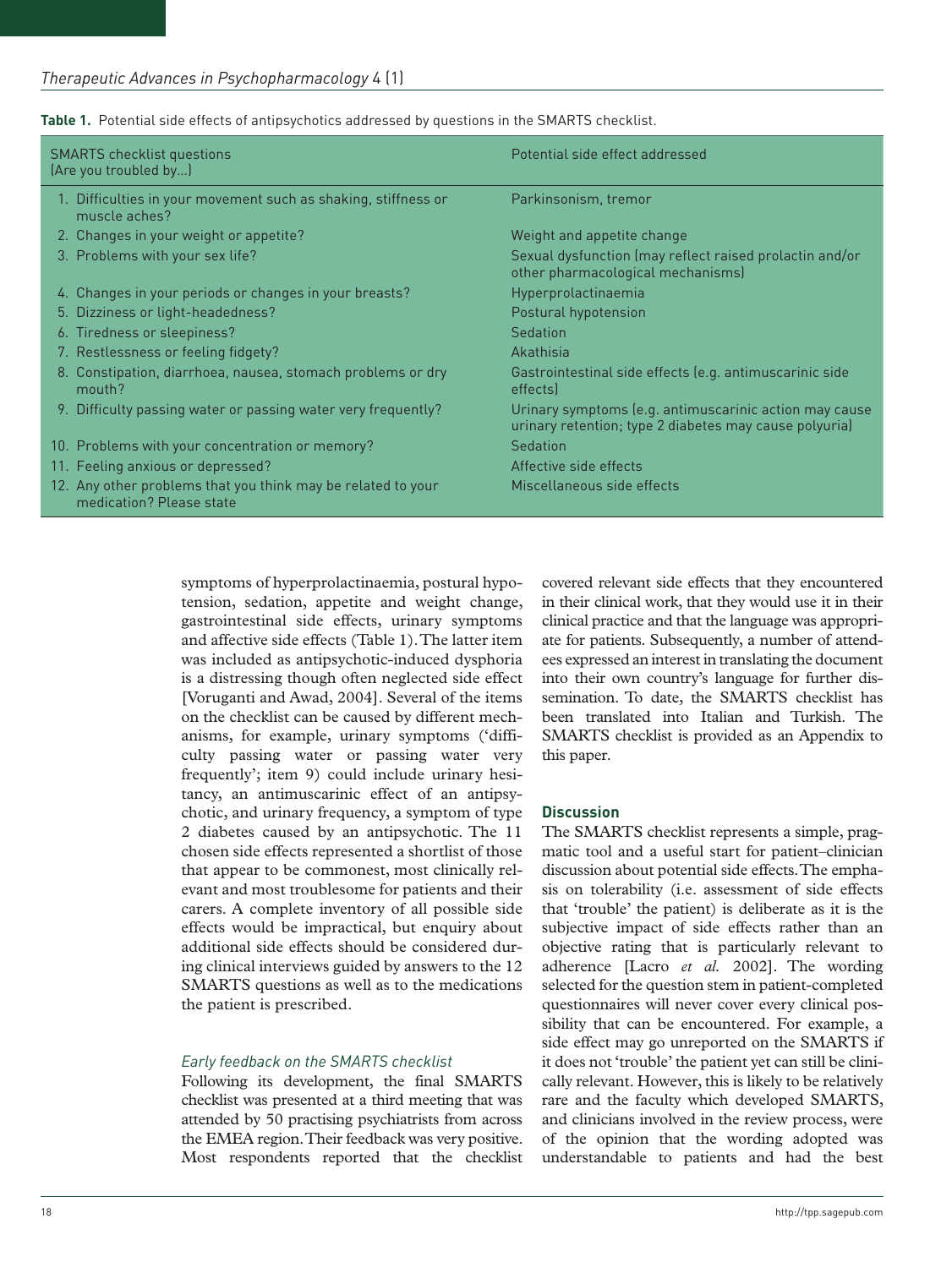clinical utility of several options considered. It is intended that the checklist will help raise awareness amongst mental health professionals of the importance of monitoring side effects.

The development of the SMARTS checklist by experts in the area, with feedback obtained from clinicians during the process, provides face validity. The scale has not yet been formally assessed in terms of validity and reliability though work in this area is ongoing. It would be helpful for future research to compare the clinical utility of the SMARTS and other patient-completed global side effect rating scales such as the GASS (Waddell and Taylor, 2008) and LUNSERS (Day *et al.* 1995).

The SMARTS checklist is only one part of a full clinical assessment of side effects of antipsychotics. It needs to be complemented by other elements of side effect assessment including careful history taking to identify other, less common adverse effects of drugs, medication adherence, blood tests (especially fasting lipid and glucose levels) and physical examination (for example, determining body mass index and examination for abnormal movements) [American Diabetes Association *et al.* 2004]. The importance of monitoring patients with severe mental illness for cardiovascular risk factors and diabetes is well recognized [de Hert *et al*. 2009] but is often neglected in clinical practice [Fleischhacker, 2009]. The SMARTS checklist is not designed to detect or diagnose serious but rare adverse effects such as neuroleptic malignant syndrome or drug allergies.

Clinicians can use the SMARTS checklist in different ways. One option is for patients to complete it in the waiting room before an appointment with their psychiatrist or another member of the clinical team. It can then form the focus for a clinical discussion about side effects and tolerability. This will allow clarification and exploration of the patient's specific problems; this is important as some SMARTS items (e.g. item 8) encompass several possible side effects. Discussion will help clinicians to make a judgement about whether the symptoms reported on the SMARTS checklist are likely to be drug-related, symptoms of the underlying psychiatric illness, symptoms of a comorbid medical condition, or have a combined cause. Many patients who are prescribed antipsychotics will be simultaneously prescribed other psychiatric drugs, for example, antidepressants, valproate or lithium. These other drugs can cause side effects in their own right and sometimes a side effect such as tremor, sedation or weight gain may be the result of the combined effect of several drugs. The SMARTS checklist was developed primarily to assess antipsychotic side effects. However, we believe that the wide range of side effects it covers, plus the inclusion of a 12th open question, mean that it may be used to help assess side effects and tolerability in patients prescribed psychiatric drugs other than antipsychotics as well as patients prescribed antipsychotics in conjunction with other psychiatric medications. If it is used in this way the clinician will need to judge as to whether to enquire about additional specific side effects, depending on the drug(s) prescribed to that individual, during the consultation.

Management of side effects is best decided in partnership with the patient. Options will depend on the severity of symptoms, their impact on the patient and a weighing up of the benefits and drawbacks of continuing the current medication *versus* alternative options [Weiden and Buckley, 2007]. Potential strategies to manage side effects include reducing the dose of the antipsychotic, switching to an alternative antipsychotic, adopting life style changes (for example, sipping water if troubled by a dry mouth) or prescribing a specific treatment for the side effect (for example, an anticholinergic agent to treat antipsychotic-induced parkinsonism). Irrespective of whether a specific intervention is offered, the SMARTS checklist can be used to monitor change in side effects over time.

# **Acknowledgements**

The authors would like to acknowledge ApotheCom ScopeMedical who provided assistance during the development of the checklist, including collating the responses of the practising psychiatrists, and assistance with preparation and submission of the final manuscript including liaison between the authors and the proposal of minor revisions to the authors' original draft.

# **Funding**

The development of the checklist was funded by Janssen. Janssen funded the faculty meetings and meetings with practising psychiatrists that led to the development of the checklist and also the work of ApotheCom ScopeMedical.

## **Conflict of interest statement**

The authors' involvement in this initiative was part of paid consultancy work with Janssen, which also provided travel expenses for authors to attend group meetings where the checklist was developed. In addition, in the past 3 years all the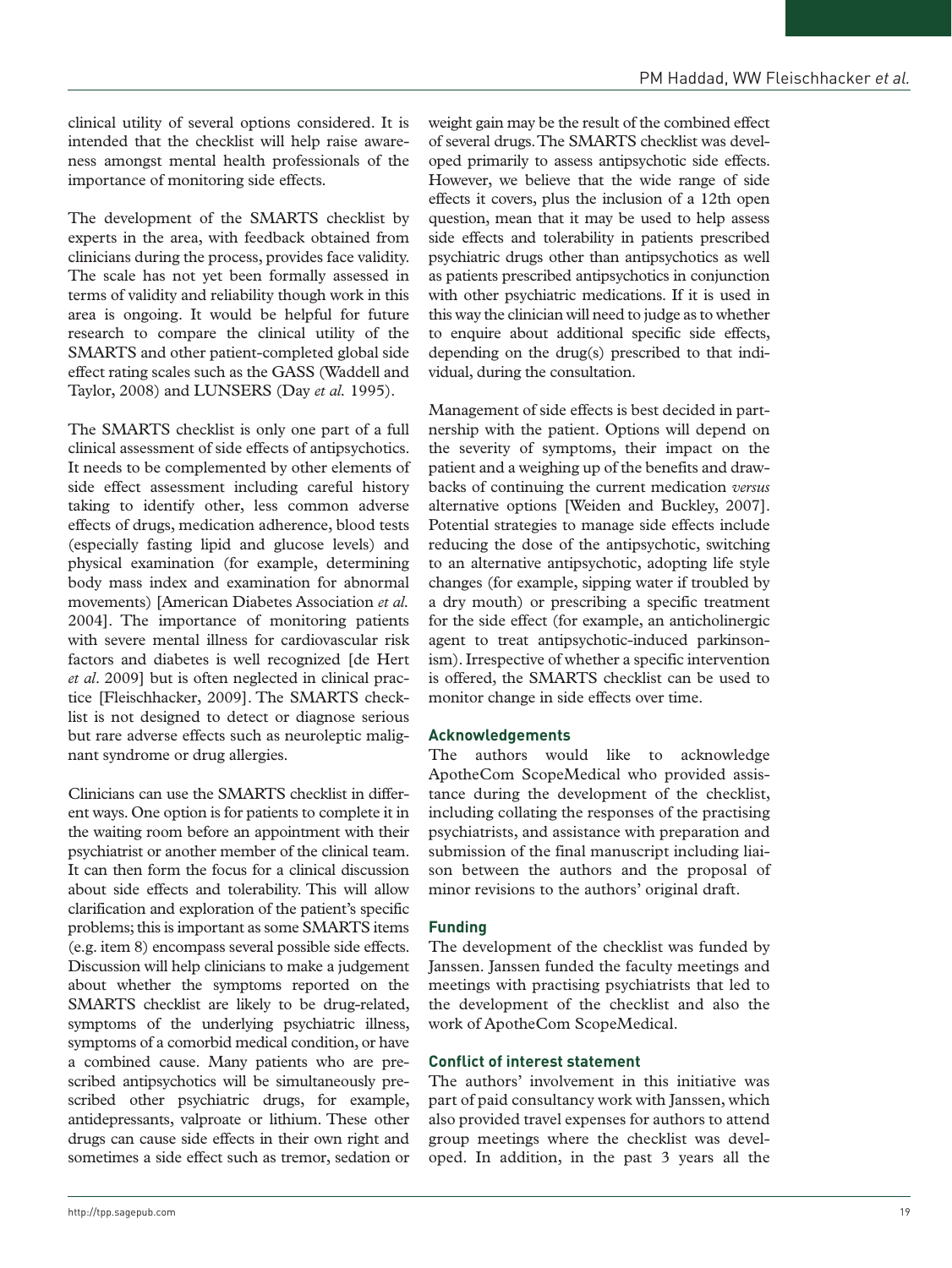authors except M.E.J.L. have received conference support and honoraria for lecturing and other consultancy work from Janssen and other pharmaceutical companies manufacturing antipsychotic drugs. During this period several authors have also received research grants from Janssen and/or other companies.

# **References**

American Diabetes Association, American Psychiatric Association, American Association of Clinical Endocrinologists and North American Association for the Study of Obesity (2004) Consensus development conference on antipsychotic drugs and obesity and diabetes. *Diabetes Care* 27: 596–601.

Barnes, T. (1989) A rating scale for drug-induced akathisia. *Br J Psychiatry* 154: 672–676.

Barnes, T. and Paton, C. (2012) Poster 201. Improving side effect monitoring in people prescribed antipsychotic long-acting injections: a UK quality improvement programme. *Schizophr Res* 136(Suppl. 1): S258.

Clinical Standards Board for Scotland (2001) [Clinical standards: schizophrenia. Available at: http://](http://www.healthcareimprovementscotland.org/default.aspx?page=13628) www.healthcareimprovementscotland.org/default. aspx?page=13628 (accessed June 2013).

Day, J., Wood, G., Dewey, M. and Bentall, R. (1995) A self-rating scale for measuring neuroleptic side-effects. Validation in a group of schizophrenic patients. *Br J Psychiatry* 166: 650–653.

De Hert, M., Dekker, J., Wood, D., Kahl, K., Holt, R. and Möller, H. (2009) Cardiovascular disease and diabetes in people with severe mental illness position statement from the European Psychiatric Association (EPA), supported by the European Association for the Study of Diabetes (EASD) and the European Society of Cardiology (ESC). *Eur Psychiatry* 24: 412–424.

Fakhoury, W., Wright, D. and Wallace, M. (2001) Prevalence and extent of distress of adverse effects of antipsychotics among callers to a United Kingdom National Mental Health Helpline. *Int Clin Psychopharmacol* 16: 153–162.

Fleischhacker, W. (2009) Tolerability of antipsychotics: recent controversies and future management. *J Clin Psychiatry* 70: e06.

Guy, W. (1976) ECDEU assessment manual for psychopharmacology, revised edn. Available at: http://archive.org/stream/ [ecdeuassessmentm1933guyw#page/4/mode/2up](http://archive.org/stream/ecdeuassessmentm1933guyw#page/4/mode/2up) (accessed June 2013).

implications. *CNS Drugs* 21: 911–936.

Haddad, P. and Sharma, S. (2007) Adverse effects of atypical antipsychotics: differential risk and clinical Visit SAGE journals online http://tpp.sagepub.com

SAGE journals

Hamer, S. and Haddad, P. (2007) Adverse effects of antipsychotics as outcome measures. *Br J Psychiatry* 50(Suppl.): s64–s70.

Lacro, J., Dunn, L., Dolder, C., Leckband, S. and Jeste, D. (2002) Prevalence of and risk factors for medication nonadherence in patients with schizophrenia: a comprehensive review of recent literature. *J Clin Psychiatry* 63: 892–909.

Lambert, M., Conus, P., Eide, P., Mass, R., Karow, A., Moritz, S. *et al*. (2004) Impact of present and past antipsychotic side effects on attitude toward typical antipsychotic treatment and adherence. *Eur Psychiatry* 19: 415–422.

Lean, M. and Pajonk, F. (2003) Patients on atypical antipsychotic drugs: another high risk group for the 2 diabetes. *Diabetes Care* 26: 1597–1605.

Levine, J. and Schooler, N. (1986) SAFTEE: a technique for the systematic assessment of side effects in clinical trials. *Psychopharmacol Bull* 22: 343–381.

Lindström, E., Lewander, T., Malm, U., Malt, U., Lublin, H. and Ahlfors, U. (2001) Patient-rated *versus* clinician-rated side effects of drug treatment in schizophrenia. Clinical validation of a self-rating version of the UKU Side Effect Rating Scale (UKU-SERS-Pat). *Nord I Psychiatry* 55(Suppl. 44): 5-69.

Lingjaerde, O., Ahlfors, U.G., Bech, P., Dencker, S. and Elgen, K. (1987) The UKU side effect rating scale. A new comprehensive rating scale for psychotropic drugs and a cross-sectional study of side effects in neuroleptic-treated patients. *Acta Psychiatr Scand* 76(Suppl. s334): 1–100.

National Institute for Health and Care Excellence (2009) Schizophrenia: core interventions in the treatment and management of schizophrenia in adults in primary and secondary care (CG82) (update). [Available at: http://guidance.nice.org.uk/CG82/](http://guidance.nice.org.uk/CG82/Guidance) Guidance (accessed June 2013).

Simpson, G. and Angus, J. (1970) A rating scale for extrapyramidal side effects. *Acta Psychiatr Scand Suppl* 212: 11–19.

Voruganti, L. and Awad, A. (2004) Neuroleptic dysphoria: towards a new synthesis. *Psychopharmacology* 171: 121–132.

Waddell, L. and Taylor, M. (2008) A new self-rating scale for detecting atypical or second-generation antipsychotic side effects. *J Psychopharmacol* 22: 238-243.

Weiden, P. and Buckley, P. (2007) Reducing the burden of side effects during long-term antipsychotic therapy: the role of 'switching' medications. *J Clin Psychiatry* 68(Suppl. 6): 14–23.

Wong, M., Chen, E., Lui, S. and Tso, S. (2011) Medication adherence and subjective weight perception in patients with first-episode psychotic disorder. *Clin Schizophr Relat Psychoses* 5: 135–141.